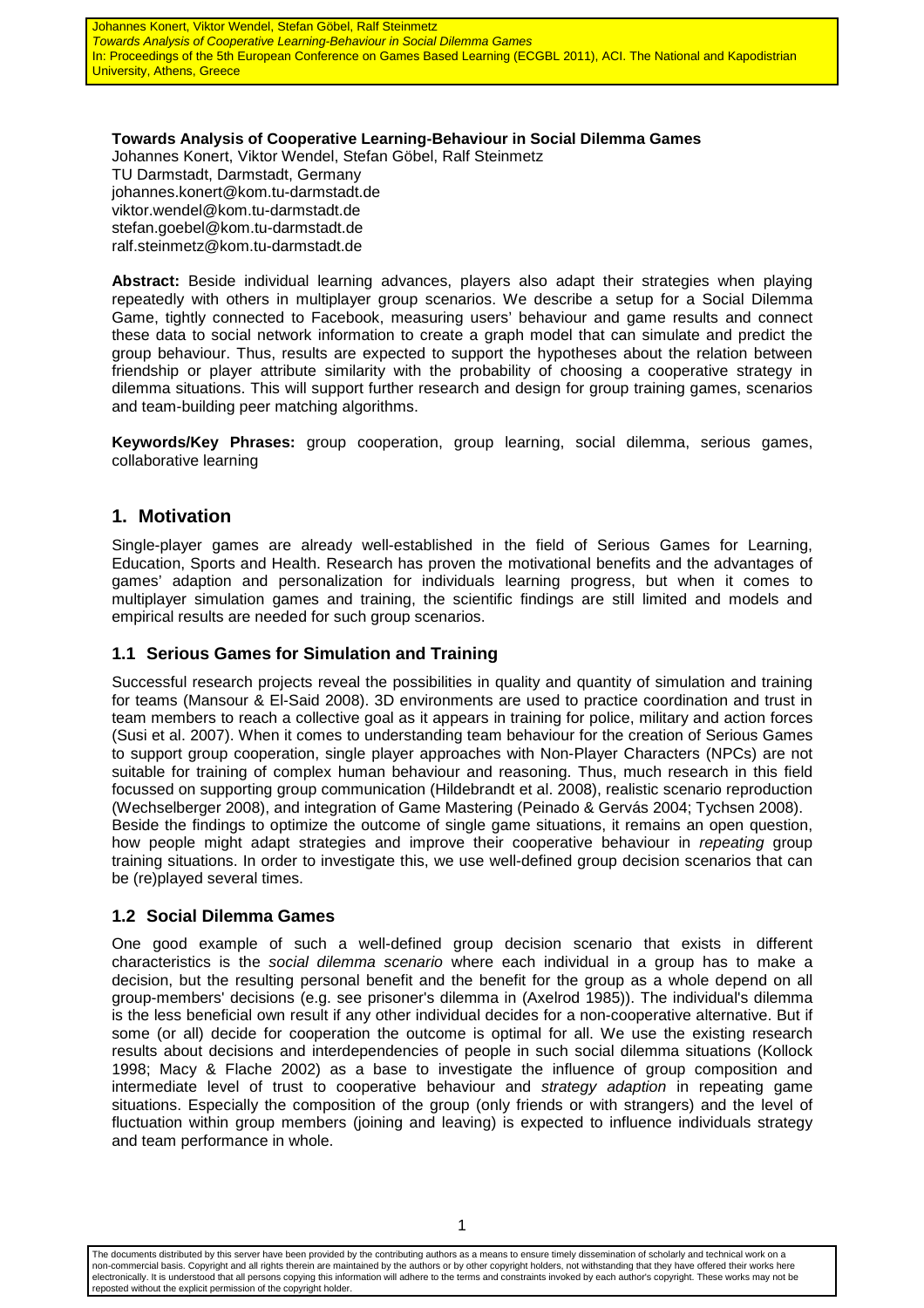#### **1.3 Social Network Analysis**

Social network platforms like Facebook allow the embedding of the gaming application directly into the user interface and enables access to the (meta-)data about the social network of friends around individual players. Thus individual's attributes can be used to calculate measures like their centrality, indicators for mutual level of trust and for creation of different types of teams (Scott 1988; Golbeck 2005). With the attributes the interdependencies of people's decisions can be modelled as an eventbased random graph model and convergence can be simulated (Robins et al. 2007). A comparison of simulated and recorded development of repeating games allows conclusions about the quality of the found model.

#### **1.4 Related Work**

A lot of research (Steinkuehler 2004; Childress & Braswell 2006) has been done regarding learning or cooperation in Massive Multiplayer Online Roleplay Games (MMORPGs). (Voulgari & Komis 2008) propose a framework for the investigation and design of effective collaborative learning within MMOGs.

A comprehensive overview of collaborative learning can be found in (Dillenbourg 1999). (D. W. Johnson & R. T. Johnson 1999) investigated cooperative learning concepts. Their findings "indicate that cooperative experiences promote greater interpersonal attraction than do competitive or individualistic ones". Based on these thoughts, (Hämäläinen et al. 2006) investigated the effects of collaboration in a 3-D virtual game environment.

The different strategies group members can adopt in social dilemma situations are described and investigated by (Kollock 1998; Macy & Flache 2002). They are used to recognize and classify the group members' behaviour in our scenarios. (Glance & Huberman 1994) analysed the setup of diner's dilemmas menus and the influence to individuals' decisions.

The reasons for the success of recent Social Casual Games, especially on the social network platform Facebook, have been investigated by (Loreto & Gouaïch 2004). The authors focus on the psychological needs served by the games and the motivations to play. The effect of interpersonal relationship to initial game play in this environment and the enhancement of relationships by (indirect) game interaction have been shown by (Wohn et al. 2009). These effects can be used in the project at hand to motivate more users to participate.

The Social Network Analysis has proven its applicability in several research projects investigating cluster structures, clan communication and centrality of individuals in massive multiplayer online games (Ducheneaut et al. 2006). Additionally, there are beneficial results from analysis effectiveness of team communication in organizations and the influence of closeness to team productivity (Zenk et al. 2010). The underlying Exponential Random Graph Models (ERGMs) are acknowledged as a suitable tool for dynamic social network data analysis (Robins et al. 2007).

#### **2. Approach**

#### **2.1 Components**

To measure the influence of the group composition and level of trust onto individual's strategic behaviour in the cooperative dilemma situations we decided to create a Social Dilemma Game connected to Facebook for the reasons stated above. Following the criteria and models for Social Games our application incorporates the concepts of casual multiplayer and (round-based) asynchronous play to provide players with a game interface of low complexity, multiplayer awareness and the ability to play decoupled at a time that suits themselves most. This keeps first-use barrier and discontinuation rate low (Jarvinen 2010; Loreto & Gouaïch 2004; O'Neill 2008).

Within the game, called *Diners Dilemma*, a number of players sitting at a virtual restaurant table are offered two menu options. Each round, every player may choose either the cheap or the expensive menu; however, the bill will be divided equally among all players. The game is played for a fixed number of rounds or as an ongoing game (lasting for days or even months with each player making a choice from time to time).

To generally breed strategic behavior, players can access statistics (table and graph) about how many games a player already played, how many rounds already took place at the table and which decision has been taken by whom in the past.

Users can open new dining tables, choose to join existing games (at tables), and invite friends from Facebook to join. When opening new tables, restrictions like only for friends, a fixed number of game rounds or closed table (only joinable by invitation) can be selected.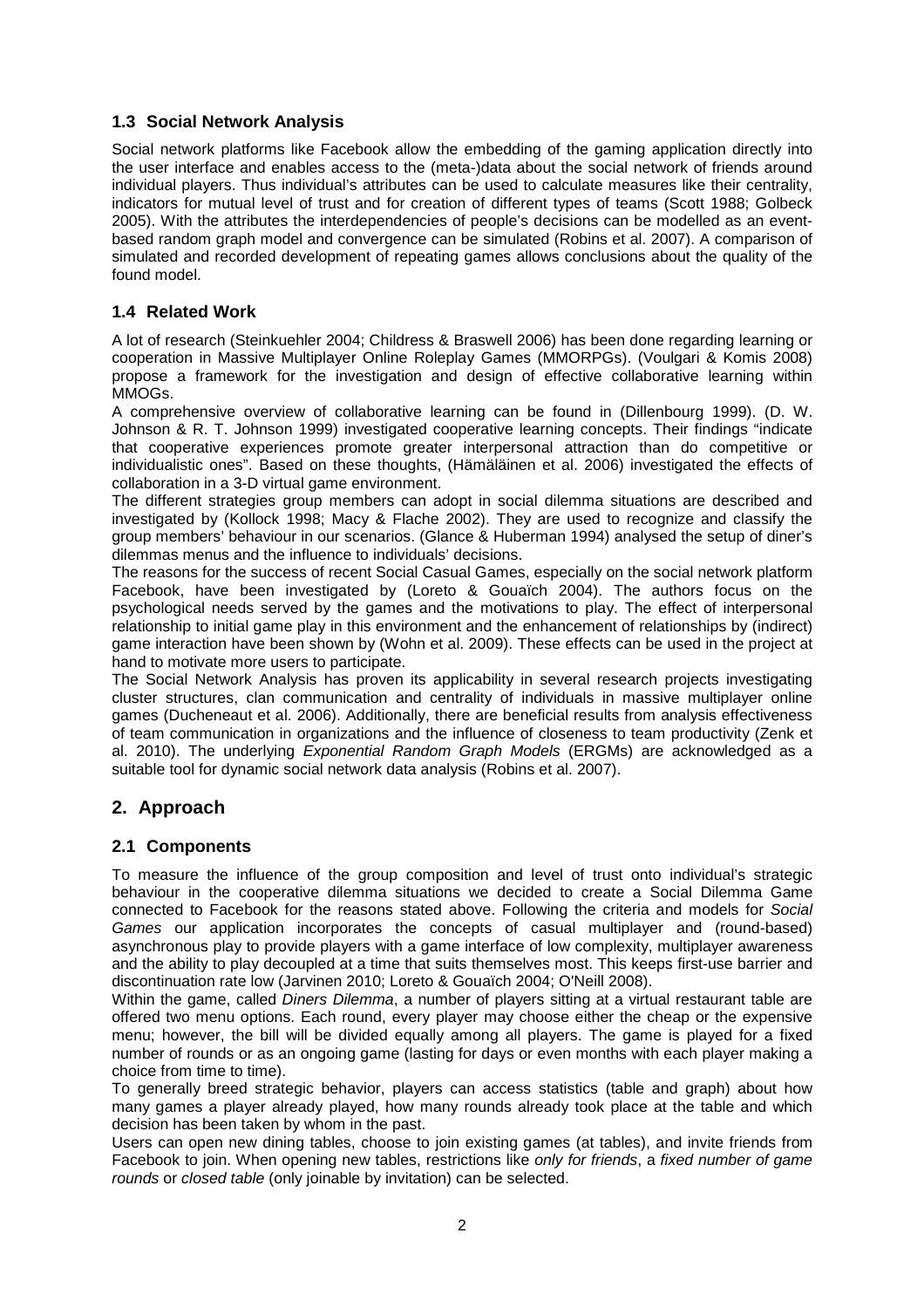The game-related event data that is written into a game log database contains who joined which table when, which decision was taken in which game-round and what are the game-results (for all individuals). This data is merged with the overall game-experience (number of tables and games played) as well as the extracted profile data and social graph of friendships taken from the online social network (see Figure 1, step 1 "Data Collection" and it's deliverables to step 2).

#### **2.2 Graph Models**

With this data – first individuals' decisions over time, second the game rounds' characteristics and third the profile data and social graph interdependencies with other players – we create an eventbased social graph (see Figure 1, in step 2 "Graph Creation"). A list of possible significant attributes is then derived from current players' behaviour and former research results ("Attribute Selection"). The mentioned analysis by using ERGMs is robust against the influence of many (probably insignificant) attributes and delivers conclusions about the relevant attributes influencing the individuals' strategic behaviour in the social dilemma situations.

Based on these attributes and the consolidated merged Social Dilemma Event Graph, several models are defined to simulate the development of future game rounds (see Figure 1, step 3.). For this, first an assumption about the attribute dependencies is drawn from the observed graph data to estimate and define (all) statistically influential parameters for each model. By identification of restrictions and definition of constraints the models are then simplified to be calculable in reasonable time.

The following simulation uses the initial situations of recorded games and the initial state of the Social Dilemma Event Graph with the models. Finally, the simulated final game state is compared with the recorded one to estimate model accuracy. The simulation also delivers the list of significant attributes of the graph's participating nodes for the final graph state (in Figure 1, step 4 "Simulation" and deliverables).



**Figure 1:** Workflow diagram of model creation process

#### **3. Hypothesis**

Based on the related work concerning decisions in social dilemma situations, it is expected to find evidence for:

H1: Strong friendships (as an indicator for trust), low fluctuation of group members and small size of group are all independently and positively related to individual cooperative strategy adoption and overall group performance

H2: Similar user attributes (like geo-location, friends-of-friends, age or gender) are positively correlated with cooperative behaviour

H3: Users with similar attributes (see above) choose similar strategies in comparable game-situations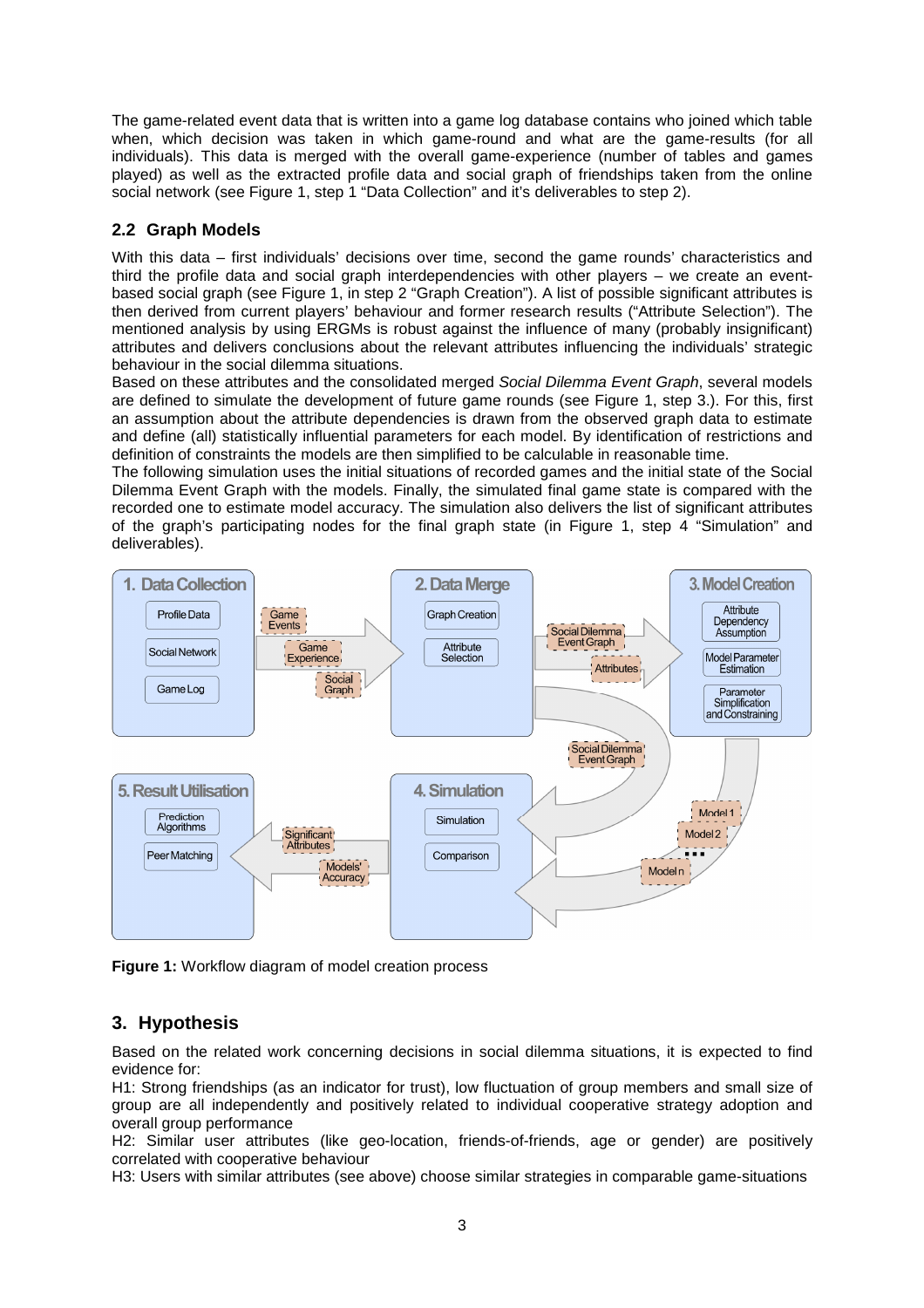#### **4. Future work**

Currently, we are finishing the prototype and defining the evaluation scenario to collect enough data about played game rounds to build a thorough model. If the hypothesises can be proven, the approach will be adapted and further developed to be applicable in the field of Serious Games for Learning and team training. It is expected that then an approach can be found to build adaptive models for Peer Matching in training games and/or cooperation in games to maximize their individual learning outcome, e.g. create teams in which the favourite strategies or behaviours complement. Additionally, these results will be integrated into the design of more complex social dilemma scenarios in team training multiplayer Serious Games to sensitize players for team effects and levels of trust. Finally, it is envisioned to extend the model creation and analysis of players' behaviour in Serious Games to find a model to predict (cooperative) behaviour in order to recommend other (playing) individuals for mutual knowledge exchange on a meta-level in order to support each other's advances in game and thus in reaching the learning targets (see Figure 1, step 5 "Result Utilisation").

#### **References**

- Axelrod, R., 1985. Evolution of Cooperation, Basic Books, Available at: http://www.amazon.com/exec/obidos/ASIN/0465021212/ref=nosim/librarythin08-20.
- Childress, M. & Braswell, R., 2006. Using Massively Multiplayer Online Roleplaying Games for Online Learning. Distance Education, 27(2), pp.187-196.
- Dillenbourg, P., 1999. What do you mean by Collaborative Learning? In P. Dillenbourg, ed. Collaborative-learning: Cognitive and Computational Approaches. Oxford: Elsevier, pp. 1-19.
- Ducheneaut, N. et al., 2006. Alone Together? Exploring the Social Dynamics of Massively Multiplayer Online Games. In Proceedings of the SIGCHI conference on Human Factors in computing systems. ACM, p. 416. Available at: http://portal.acm.org/citation.cfm?id=1124772.1124834 [Accessed September 17, 2010].
- Glance, N.S. & Huberman, B.A., 1994. The Dynamics of Social Dilemmas. Scientific American, 270(3), pp.76-81.
- Golbeck, J.A., 2005. Computing and applying trust in web-based social networks. University of Maryland. Available at: http://129.2.17.93/drum/handle/1903/2384 [Accessed January 6, 2011].
- Hildebrandt, T. et al., 2008. Dynamic Voice Communication Support for Multiplayer Online Games. In NetGames '08: Proceedings of the 7th ACM SIGCOMM Workshop on Network and System Support for Games. New York, NY, USA: ACM, pp. 102-103.
- Hämäläinen, R. et al., 2006. Learning to Collaborate: Designing Collaboration in a 3-D Game Environment. The Internet and Higher Education, 9(1), pp.47-61. Available at: http://www.sciencedirect.com/science/article/B6W4X-4JCBRN2- 2/2/e1a9109d41615f5bc4320121e3a7dfd7.
- Jarvinen, A., 2010. Social game Design for Social Networks. PlayGen. Available at: http://playgen.com/game-design-for-social-networks/ [Accessed January 22, 2011].
- Johnson, D.W. & Johnson, R.T., 1999. Making Cooperative Learning Work. Theory into practice, 38(2), pp.67-73.
- Kollock, P., 1998. Social Dilemmas: The Anatomy of Cooperation. Annual review of sociology, 24(1), pp.183-214.
- Loreto, I.D. & Gouaïch, A., 2004. Social Casual Games Success is not so Casual. Word Journal Of The International Linguistic Association.
- Macy, M.W. & Flache, A., 2002. Learning Dynamics in Social Dilemmas. Proceedings of the National Academy of Sciences of the United States of America, 99(Suppl 3), p.7229.
- Mansour, S. & El-Said, d M., 2008. Multi-Players Role- Playing Educational Serious Games: A Link between Fun and Learning. The International Journal of Learning, 15(11), pp.229-240.
- O'Neill, N., 2008. What exactly are social games? Social Times. Available at: http://www.socialtimes.com/2008/07/social-games/ [Accessed January 18, 2011].
- Peinado, F. & Gervás, P., 2004. Transferring Game Mastering Laws to Interactive Digital Storytelling. Lecture Notes in Computer Science., 3105, pp.48-54.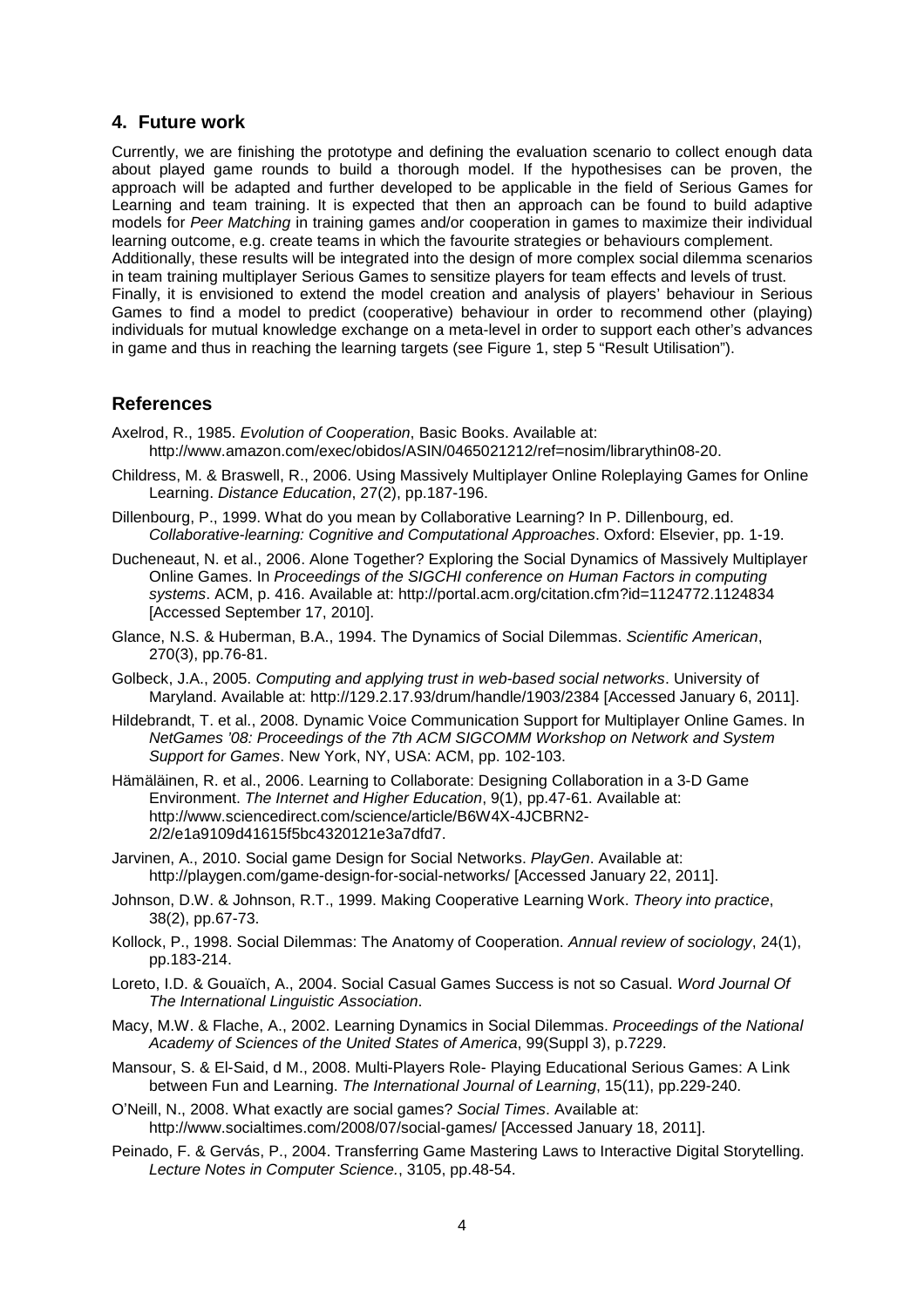- Robins, G. et al., 2007. An Introduction to Exponential Random Graph (p) Models for Social Networks. Social Networks, 29(2), pp.173-191. Available at: http://linkinghub.elsevier.com/retrieve/pii/S0378873306000372 [Accessed July 22, 2010].
- Scott, J., 1988. Social Network Analysis. Sociology, 22(1), pp.109-127. Available at: http://soc.sagepub.com/cgi/doi/10.1177/0038038588022001007 [Accessed January 19, 2011].
- Steinkuehler, C.A., 2004. Learning in Massively Multiplayer Online Games. In ICLS '04: Proceedings of the 6th international conference on Learning sciences. International Society of the Learning Sciences, pp. 521-528.
- Susi, T., Johannesson, M. & Backlund, P., 2007. Serious games–An overview. Skövde: University of Skövde (Technical Report HS-IKI-TR-07-001). Available at: http://citeseerx.ist.psu.edu/viewdoc/download?doi=10.1.1.105.7828&rep=rep1&type=p df [Accessed April 27, 2011].
- Tychsen, A., 2008. Tales for the Many: Process and Authorial Control in Multi-player Role-Playing Games. In ICIDS '08: Proceedings of the 1st Joint International Conference on Interactive Digital Storytelling. Berlin, Heidelberg: Springer-Verlag, pp. 309-320.
- Voulgari, I. & Komis, V., 2008. Massively Multi-user Online Games: The Emergence of Effective Collaborative Activities for Learning. In DIGITEL '08: Proceedings of the 2008 Second IEEE International Conference on Digital Game and Intelligent Toy Enhanced Learning. IEEE Computer Society, pp. 132-134.
- Wechselberger, U., 2008. The Eduventure II. An Approach to Educational Game Design. In CW '08: Proceedings of the 2008 International Conference on Cyberworlds. Washington, DC, USA: IEEE Computer Society, pp. 397-404.
- Wohn, D.Y. et al., 2009. The "S" in Social Network Games : Initiating , Maintaining , and Enhancing Relationships, Available at: http://vitak.files.wordpress.com/2009/02/hicss44\_wohn\_etal.pdf [Accessed April 28, 2011].
- Zenk, L., Stadtfeld, C. & Windhager, F., 2010. How to analyze Dynamic Network Patterns of High Performing Teams. Procedia - Social and Behavioral Sciences, 2(4), pp.6418-6422. Available at: http://linkinghub.elsevier.com/retrieve/pii/S1877042810011092 [Accessed April 26, 2011].